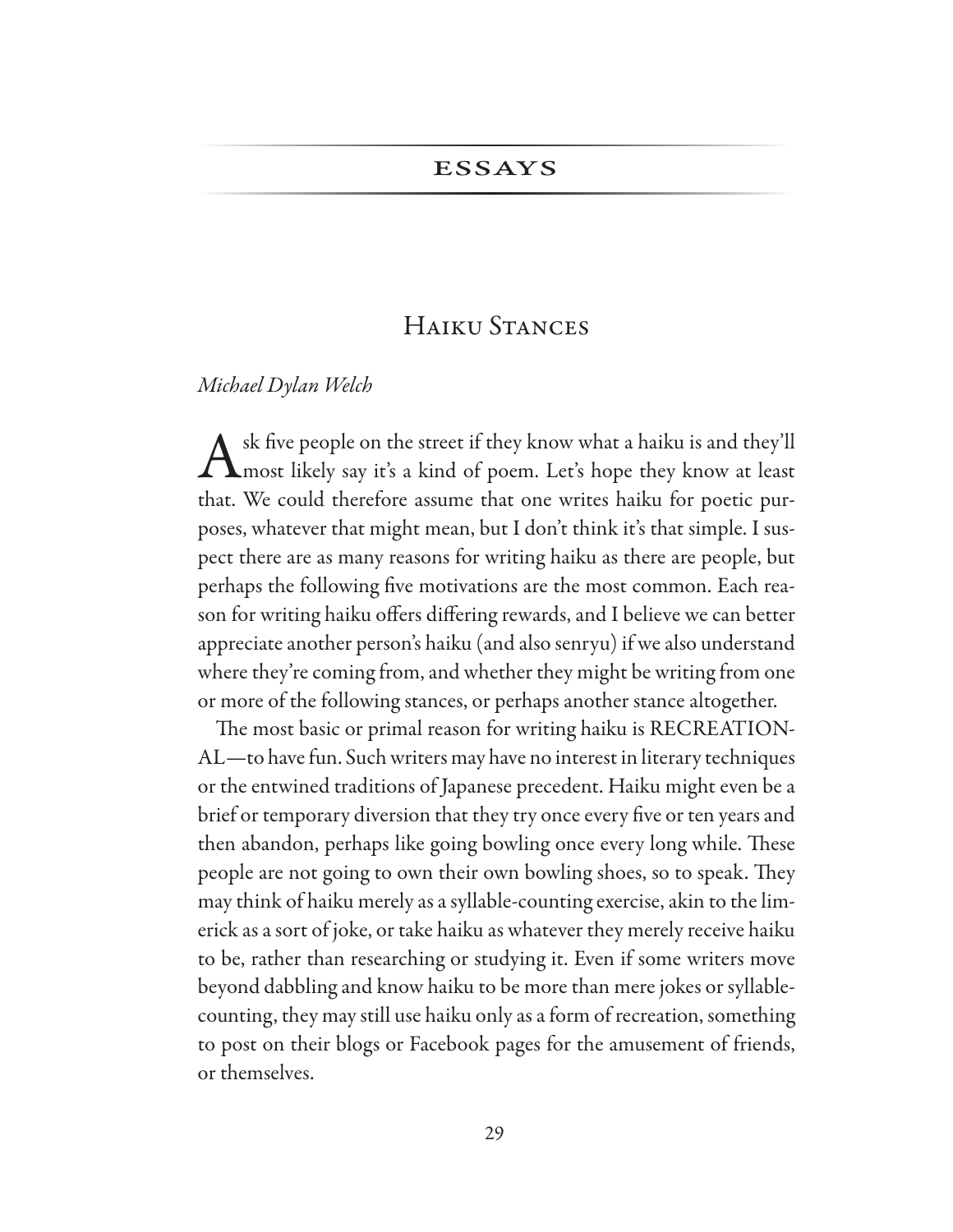Another stance is DEVELOPMENTAL: writing haiku in order to learn techniques and skills. For example, a grade school teacher might use haiku as a means of teaching syllable-counting, or as an introduction to Japanese culture and its arts. A more advanced teacher or textbook, such as for high school or college, might employ haiku to teach Imagism or close attention to detail. Yet other teachers might use haiku as an extension of nature or environmental writing. In this stance, haiku is often used for some non-poetic purpose, such as to "demonstrate" Zen, to show Oriental aesthetics, or teach in some way, and thus is governed by an agenda more than anything else. One can learn brevity, selectivity, and other aspects of poetic craft from haiku in this way. Some writers might think of haiku as a way to learn longer poetry, as a stepping stone, or write a haiku every day as a sort of "warm-up" to updating their novel or writing longer poetry.

A third stance is MEDITATIONAL, to write haiku as a sort of awareness practice. Haiku written in this mode may account for many of its literary traditions, such as focusing on a here-and now moment, and using primarily objective sensory imagery, but its goal is not necessarily literary. Haiku in this stance might be used to clear the mind, as a Zen practice, or to help the writer cultivate an appreciation and reverence for the present moment. These poems might therefore be closer to diary entries, recording whatever happens, even if selectively, rather than seeking to create poetry. The poetic virtues of poems written in this mode might be happenstance and secondary to the goal of using haiku to deepen one's awareness of the present moment.

A fourth stance could be referred to as DIARISTIC, or to use haiku poems as a means of recording one's experiences and emotions, like diary entries, but without necessarily being meditational. Nevertheless, this stance may have tinges of the recreational and meditational. One writes to make a record of where one was, or what one was feeling, usually aiming to say what really happened, as one might do with travel haiku. The goal is to record impressions and experiences as they are perceived, rather than changing them as Bashō and many other Japanese masters did for aesthetic purposes. These poems need not be about visits to exotic places, as travel haiku often are, but could be about everyday life.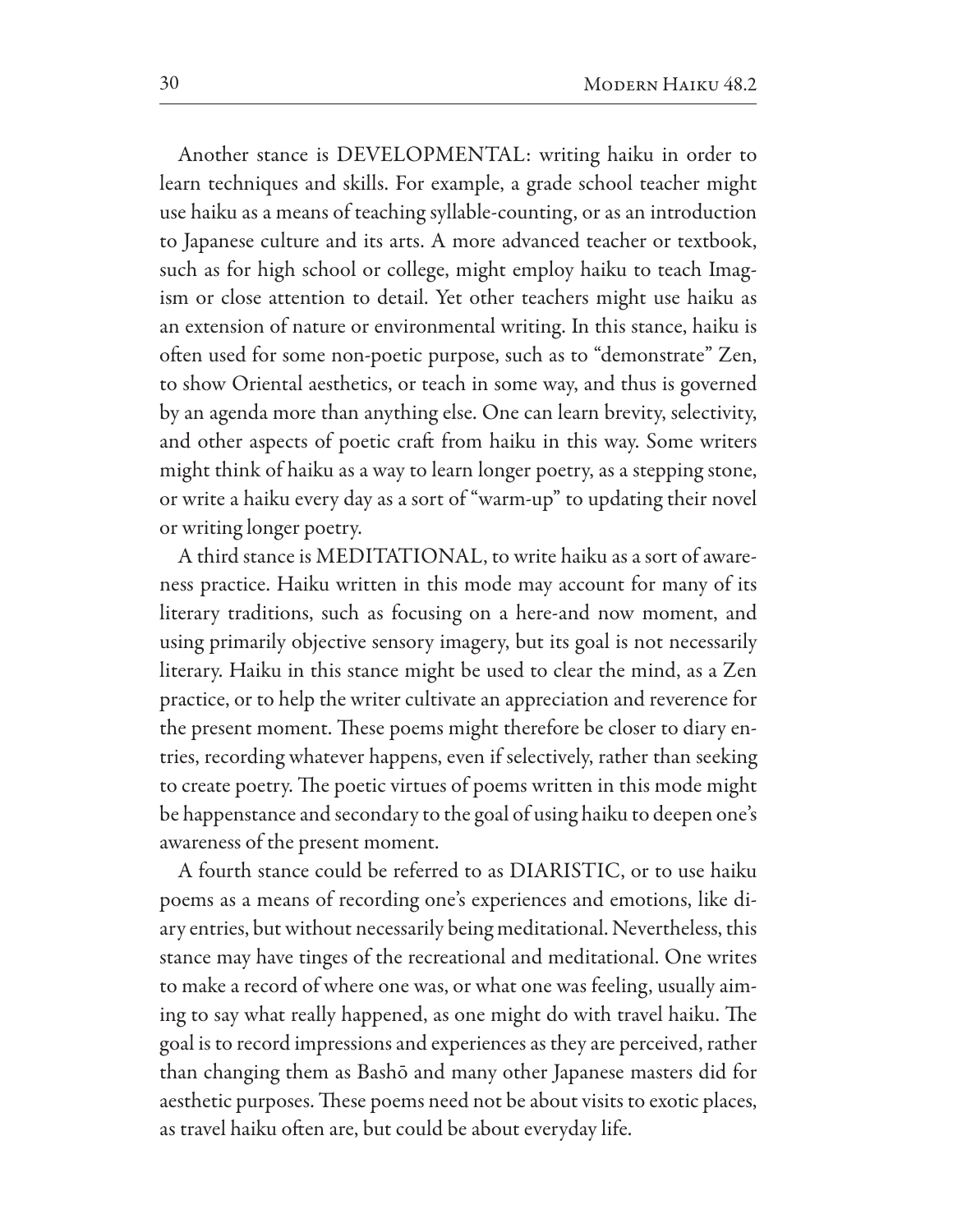A fifth stance is LITERARY, to write with established techniques in mind, including both Japanese and English-language traditions. One writes with allusion, attention to rhythm and sound, and with an awareness of the vertical and horizontal axes of time and space, employing seasonal reference, the equivalent to cutting words, and primarily objective sensory imagery. This approach risks elitism and snobbery, but it takes haiku more seriously than recreational and developmental approaches, and perhaps the meditational and diaristic as well. The various literary techniques in haiku may be in endless debate, but in general they produce poems that are significantly different from recreational and developmental stances. Yet the literary stance can benefit from each of the other stances, in that one hopes the reading and writing of literary haiku still retains an element of recreational or intellectual play, amusement, or exploration, and helps readers learn images or cultural references, or combine diaristic or meditative approaches with the literary.

Indeed, haiku may often be hybrids of these stances, or might stem from other influences. In each case, the writing of haiku is typically motivated by the desire to share such poems, so at their very least they cultivate communication and connection, whether through humor or any other emotion. Therefore, one might conclude that even the worst haiku does not fail if it reaches another person and makes a connection in some way.

In each of the first four stances—recreational, developmental, meditational, and diaristic-the writing of haiku would seem to be governed or at least heavily influenced by an agenda, or "using" haiku for some other purpose. Perhaps the same could also be said of the fifth stance—literary-in that haiku is "used" in a supposedly lofty way for literary goals. But I'd like to suggest the opposite, that the literary stance is the only haiku stance without an agenda—or at least that it shouldn't have an agenda. A haiku in this stance is not "used" for some other purpose, but written simply for its own purpose. I'm wary of art for art's sake, because I believe art-making of any kind can have deeper fulfillments than that, and should avoid being a "vain squandering of artistic power," as Kandinsky said in *Concerning the Spiritual in Art*. To my mind there's something purer about the literary stance—which, if anything, is trying to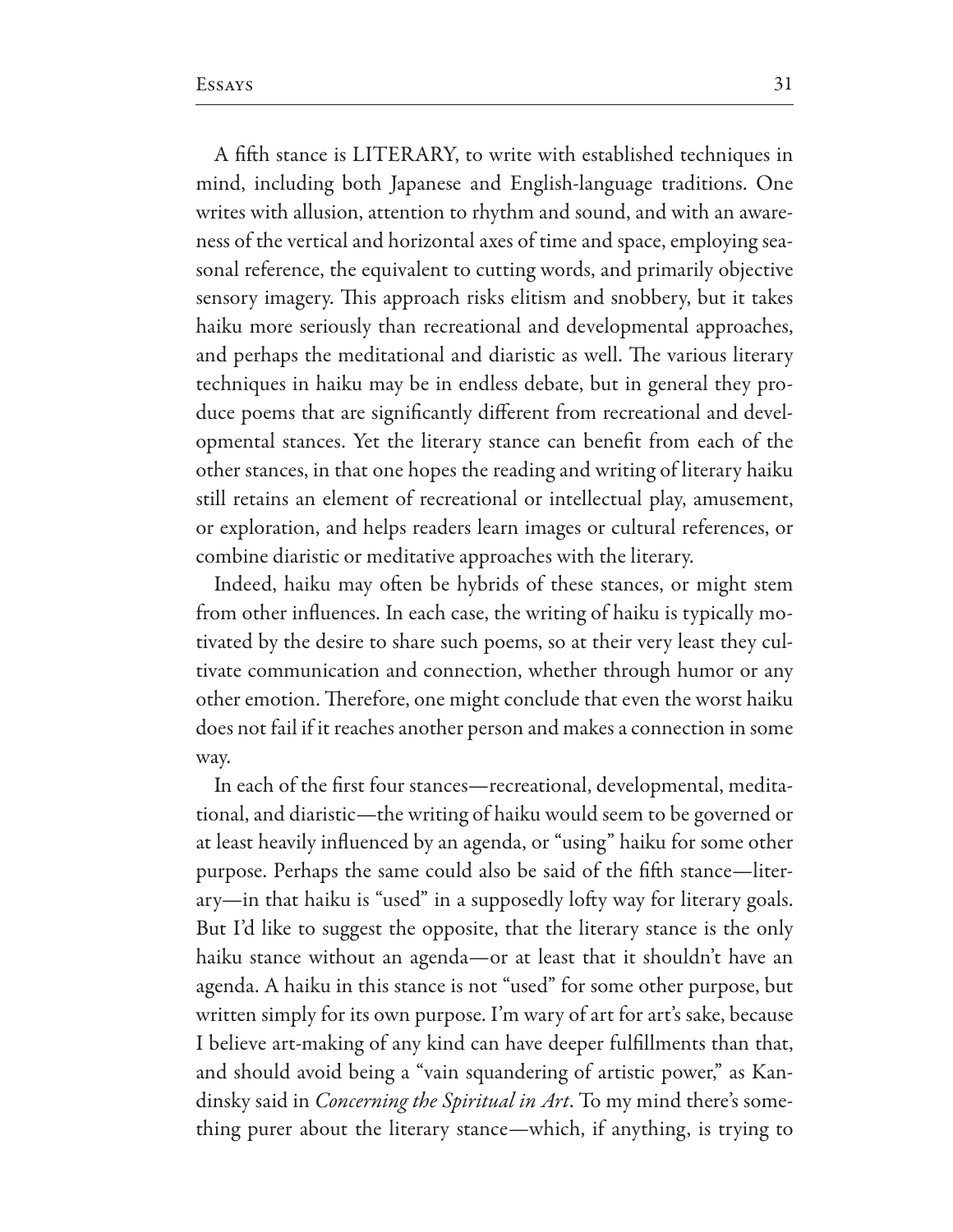communicate emotion, feeling, and experience, since the purpose of haiku is to share them. But of course the literary stance still rubs shoulders with the other stances.

Where do we find poems written in each of these stances? Recreational haiku litter the Internet. And yes, I'm using a derogatory verb, which ultimately isn't fair. Such writers probably don't care about literary goals, and probably just want to have fun, appear clever, or catch attention. Or they're jumping on the bandwagon of the week. The poems written in this vein will tend to be by syllable-counters, more like paint-by-number paintings than en plein air. They may well be amusing, or written for the sake of popular approval. Mainstream publishers and scads of self-publishers routinely dish out books of this sort of poetry, reaching the lowest common denominator of haiku stances. In one sense, there's nothing wrong with this stance, if it's arrived at honestly. Where it might well become a problem—and too often does—is when its practitioners have the mistaken belief that they're writing literary haiku. Friction can arise easily when literary haiku poets encounter recreational haiku, yet fail to realize where the recreational haiku are coming from. Thus literary haiku writers have a burden here to respect other modes, other stances, and not immediately decry these poems because they don't measure up to literary standards. But then the recreational writers have a burden to respect literary haiku, too.

Where else do we find these poems? Developmental poems will appear in schools or textbooks, or related anthologies and websites. They often result from teaching exercises, and may be preserved as childhood or learning achievements. Such poems may even flirt with literary goals, but often the poems are a means to another end, and have an agenda such as learning what a syllable is or in tasting a foreign culture. Or perhaps promoting world peace. Poems in this mode are often subservient to these goals—these agendas. Likewise, meditational haiku might be found in Zen center publications, in the books of the spiritually minded, or in the publications or blogs of new-age or self-help organizations, perhaps with a touchy-feely sort of validation akin to some idealized affirmation. Or they might just be kept in personal notebooks, because their writers may have no motive to share or publish their work. Diaristic poems, too, may